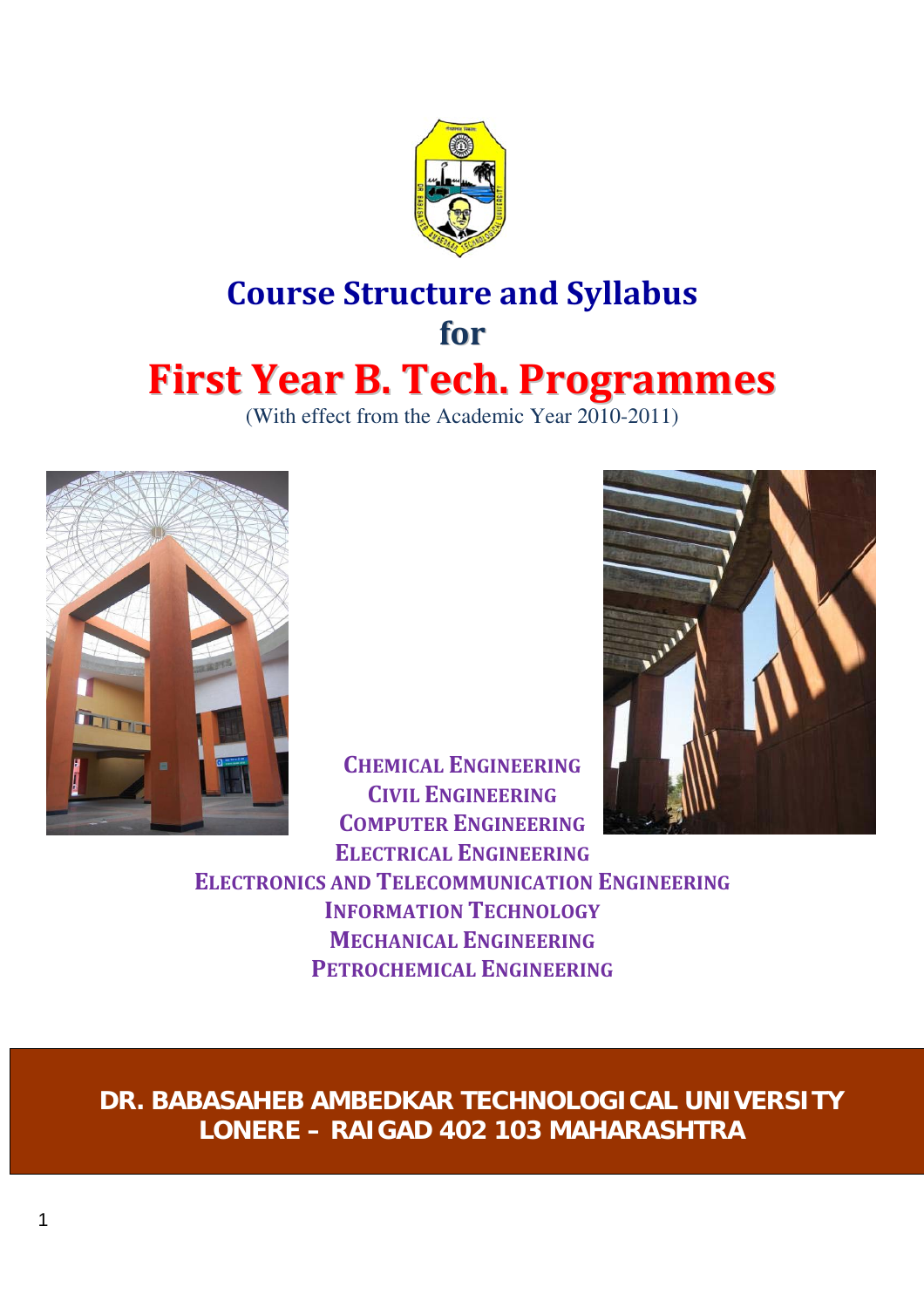# **Mechanical, Chemical and Petrochemical Engineering**

| <b>Semester I</b> |                                              |                |                  |                |  |
|-------------------|----------------------------------------------|----------------|------------------|----------------|--|
| Code              | <b>Course of Study</b>                       | L              | $\mathbf{P}$     | $\mathbf C$    |  |
| <b>BH101</b>      | Basic Course in Communicative English        | 3              | $\overline{0}$   | 6              |  |
| <b>BH102</b>      | Engineering Mathematics - I                  | $\overline{4}$ | $\overline{0}$   | 8              |  |
| <b>BH103</b>      | Engineering Physics - I                      | 3              | $\overline{2}$   | 8              |  |
| <b>BH104</b>      | Engineering Chemistry - I                    | 3              | $\overline{2}$   | 8              |  |
| CL105/CL205       | <b>Basic Civil Engineering</b>               | $\overline{2}$ | $\boldsymbol{0}$ | $\overline{4}$ |  |
| ID106             | <b>Energy and Environmental Engineering</b>  | $\overline{2}$ | $\overline{0}$   | $\overline{4}$ |  |
| ME107/ME207       | Engineering Graphics ***                     | 1              | $\overline{4}$   | 6              |  |
| <b>XB108</b>      | Branch Specific Course*                      | 3              | $\overline{0}$   | 6              |  |
| <b>XC109</b>      | NCC/NSS/Sports                               | $\theta$       | $\overline{0}$   | $\theta$       |  |
|                   | <b>Total</b>                                 | 21             | 8                | 50             |  |
|                   | <b>Semester II</b>                           |                |                  |                |  |
| Code              | <b>Course of Study</b>                       | L              | $\mathbf{P}$     | $\mathbf C$    |  |
| <b>BH201</b>      | Basic Course in Human Rights                 | 2              | $\overline{0}$   | $\overline{4}$ |  |
| <b>BH202</b>      | Engineering Mathematics - II                 | 4              | $\overline{0}$   | 8              |  |
| <b>BH203</b>      | Engineering Physics - II                     | 3              | $\overline{2}$   | 8              |  |
| <b>BH204</b>      | Engineering Chemistry - II                   | 3              | $\overline{2}$   | 8              |  |
| EM205/EM105       | <b>Engineering Mechanics</b>                 | 3              | $\overline{0}$   | 6              |  |
| <b>ID206</b>      | Basic Electrical and Electronics Engineering | $\overline{2}$ | $\overline{0}$   | $\overline{4}$ |  |
| WS207/WS107       | <b>Workshop Practice</b>                     | $\theta$       | 4                | $\overline{4}$ |  |
| <b>XA208</b>      | Branch Specific Programming and Softwares**  | 3              | $\theta$         | 6              |  |
| <b>XC209</b>      | NCC/NSS/Sports                               | $\theta$       | $\boldsymbol{0}$ | $\mathbf{0}$   |  |
| <b>Total</b>      |                                              |                | 8                | 48             |  |

\*ME108 Introduction to Mechanical Engineering, for Mechanical Engineering Department \*CH108 Introduction to Chemical Engineering, for Chemical Engineering Department \*PC108 Introduction to Petrochemical Engineering, for Petrochemical Engineering Department \*\*ME208 Mechanical Engineering: Programming and Softwares, for Mechanical Engineering Department \*\*CH208 Chemical Engineering: Programming and Softwares, for Chemical Engineering Department \*\*PE208 Petrochemical Engineering: Programming and Softwares, for Petrochemical Engineering Department \*\*\* Four Hours End Semester Examination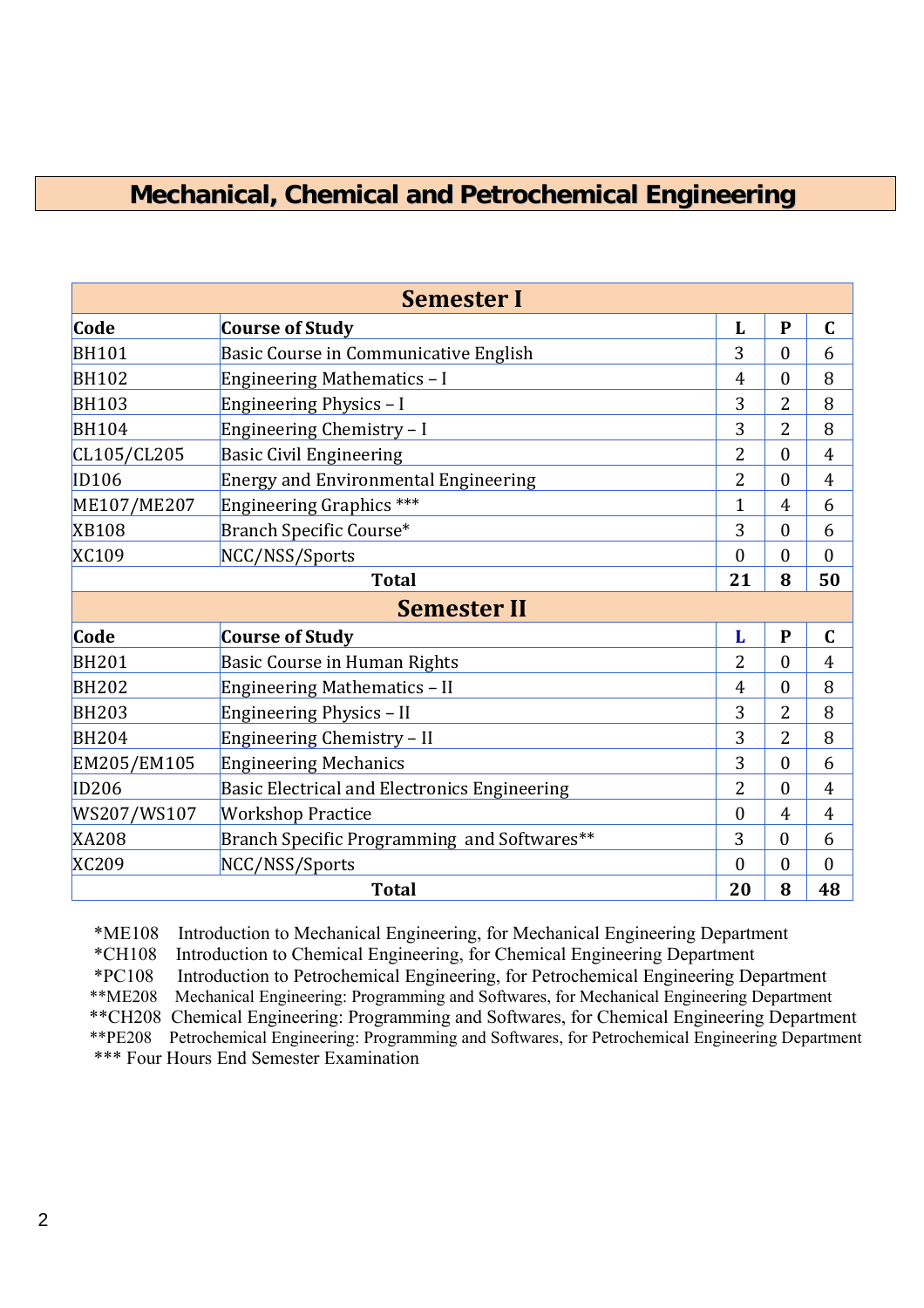# **Civil Engineering**

| <b>Semester I</b> |                                              |                |                  |                |
|-------------------|----------------------------------------------|----------------|------------------|----------------|
| Code              | <b>Course of Study</b>                       |                | $\mathbf{P}$     | $\mathbf C$    |
| <b>BH101</b>      | Basic Course in Communicative English        | 3              | $\overline{0}$   | 6              |
| <b>BH102</b>      | Engineering Mathematics - I                  | $\overline{4}$ | $\theta$         | 8              |
| <b>BH103</b>      | Engineering Physics - I                      | 3              | $\overline{2}$   | 8              |
| <b>BH104</b>      | Engineering Chemistry - I                    | 3              | $\overline{2}$   | 8              |
| ID105             | <b>Energy and Environmental Engineering</b>  |                | $\theta$         | $\overline{4}$ |
| ME106/ME206       | <b>Basic Mechanical Engineering</b>          | $\overline{2}$ | $\theta$         | $\overline{4}$ |
| ME107/ME207       | <b>Engineering Graphics</b>                  | $\mathbf{1}$   | $\overline{4}$   | 6              |
| CL108             | Introduction to Civil Engineering            | 3              | $\mathbf{0}$     | 6              |
| XC109             | NCC/NSS/Sports                               | $\theta$       | $\overline{0}$   | $\overline{0}$ |
|                   | <b>Total</b>                                 | 21             | 8                | 50             |
|                   | <b>Semester II</b>                           |                |                  |                |
| Code              | <b>Course of Study</b>                       | L              | $\mathbf{P}$     | $\mathbf C$    |
| <b>BH201</b>      | <b>Basic Course in Human Rights</b>          | $\overline{2}$ | $\overline{0}$   | $\overline{4}$ |
| <b>BH202</b>      | Engineering Mathematics - II                 | 4              | $\boldsymbol{0}$ | 8              |
| <b>BH203</b>      | Engineering Physics - II                     | 3              | 2                | 8              |
| <b>BH204</b>      | Engineering Chemistry - II                   | 3              | $\overline{2}$   | 8              |
| EM205/EM105       | <b>Engineering Mechanics</b>                 | 3              | $\boldsymbol{0}$ | 6              |
| ID206             | Basic Electrical and Electronics Engineering | $\overline{2}$ | $\boldsymbol{0}$ | $\overline{4}$ |
| WS207/WS107       | <b>Workshop Practice</b>                     | $\theta$       | $\overline{4}$   | $\overline{4}$ |
| CL208             | Civil Engineering: Programming and Softwares | 3              | $\overline{0}$   | 6              |
| <b>XC209</b>      | NCC/NSS/Sports                               | $\theta$       | $\theta$         | $\mathbf{0}$   |
| <b>Total</b>      |                                              |                | 8                | 48             |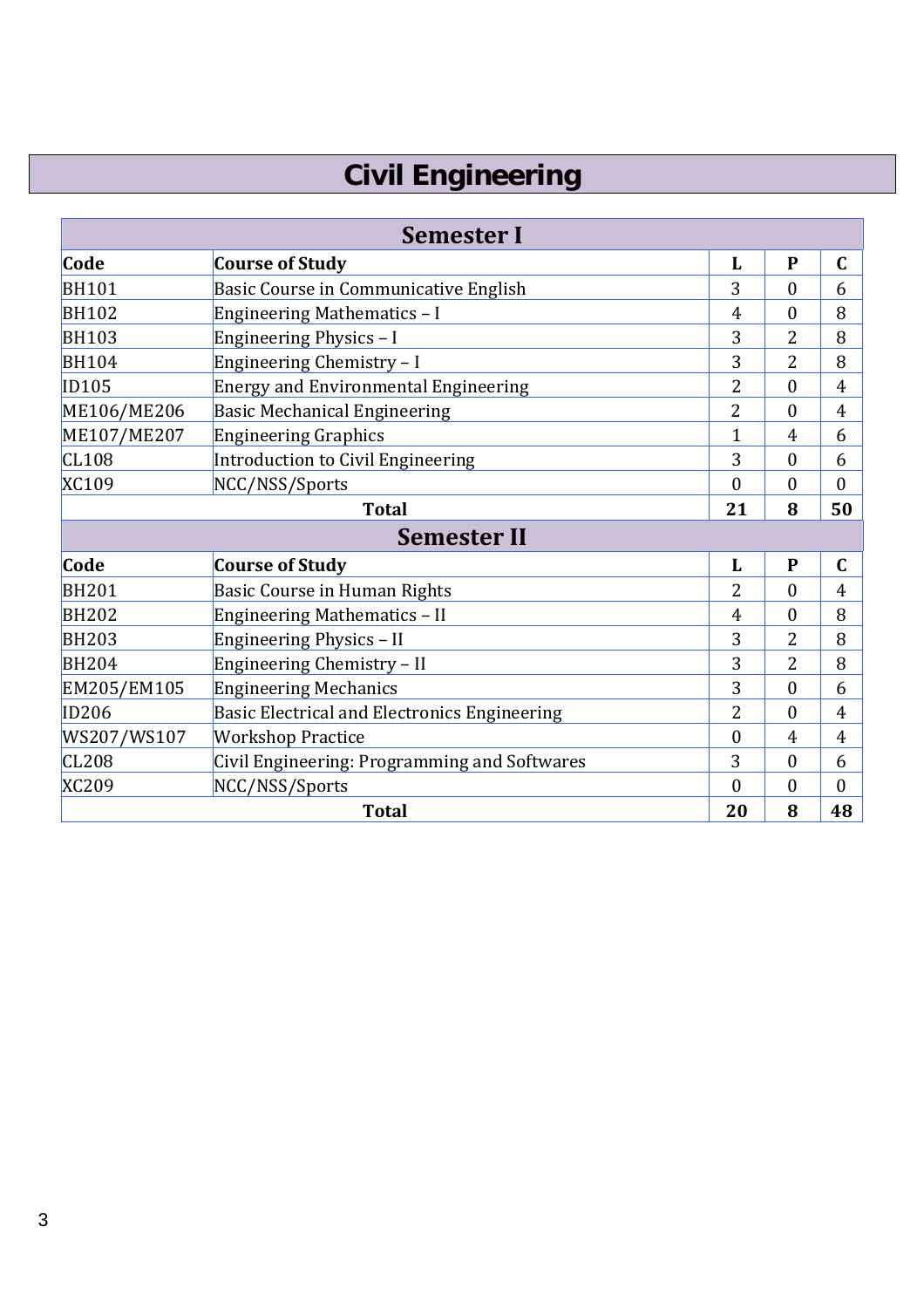# **Electrical, Computer, Electronics and Telecommunication and Information Technology**

| <b>Semester I</b> |                                             |                |                  |                |
|-------------------|---------------------------------------------|----------------|------------------|----------------|
| Code              | <b>Course of Study</b>                      | L              | $\mathbf{P}$     | $\mathbf C$    |
| <b>BH101</b>      | Basic Course in Communicative English       | 3              | $\overline{0}$   | 6              |
| <b>BH102</b>      | Engineering Mathematics - I                 | $\overline{4}$ | 0                | 8              |
| <b>BH103</b>      | Engineering Physics - I                     | 3              | $\overline{2}$   | 8              |
| <b>BH104</b>      | Engineering Chemistry - I                   | 3              | $\overline{2}$   | 8              |
|                   | EM105/EM205 Engineering Mechanics           | 3              | 0                | 6              |
| <b>ID106</b>      | <b>Energy and Environmental Engineering</b> | $\overline{2}$ | 0                | 4              |
|                   | WS107/WS207 Workshop Practice               | $\theta$       | 4                | $\overline{4}$ |
| <b>XB108</b>      | Branch Specific Course*                     | 3              | $\boldsymbol{0}$ | 6              |
| XC109             | NCC/NSS/Sports                              | $\mathbf{0}$   | 0                | $\theta$       |
| <b>Total</b>      |                                             |                | 8                | 50             |
|                   | <b>Semester II</b>                          |                |                  |                |
| Code              | <b>Course of Study</b>                      | L              | $\mathbf{P}$     | $\mathbf C$    |
| <b>BH201</b>      | <b>Basic Course in Human Rights</b>         | 2              | $\theta$         | $\overline{4}$ |
| <b>BH202</b>      | <b>Engineering Mathematics - II</b>         | 4              | $\theta$         | 8              |
| <b>BH203</b>      | Engineering Physics - II                    | 3              | $\overline{2}$   | 8              |
| <b>BH204</b>      | Engineering Chemistry - II                  | 3              | $\overline{2}$   | 8              |
| CL205/CL105       | <b>Basic Civil Engineering</b>              | $\overline{2}$ | $\theta$         | $\overline{4}$ |
|                   | ME206/ME106 Basic Mechanical Engineering    | $\overline{2}$ | $\theta$         | 4              |
|                   | ME207/ME107 Engineering Graphics***         | $\overline{1}$ | $\overline{4}$   | 6              |
| <b>XA208</b>      | Branch Specific Programming and Softwares** | 3              | $\theta$         | 6              |
| <b>XC209</b>      | NCC/NSS/Sports                              | $\overline{0}$ | 0                | $\overline{0}$ |
| <b>Total</b>      |                                             |                | 8                | 48             |

\*EL108 Introduction to Electrical Engineering, for Electrical Engineering Department

\*CP108 Introduction to Computer Engineering, for Computer Engineering Department

\*EX108 Introduction to Electronics and Telecommunication Engineering, for Extc Department

\*IT108 Introduction to Information Technology for Information Technology Department

\*\*EL208 Electrical Engineering: Programming and Softwares, for Electrical Engineering Department

\*\*CP108 Computer Engineering: Programming and Softwares for Computer Engineering Department

 \*\*EX108 Electronics and Telecommunication Engineering: Programming and Softwares, for Electronics and Telecommunication Engineering Department

 \*\*IT108 Information Technology: Programming and Softwares, for Information Technology Department \*\*\* Four Hours End Semester Examination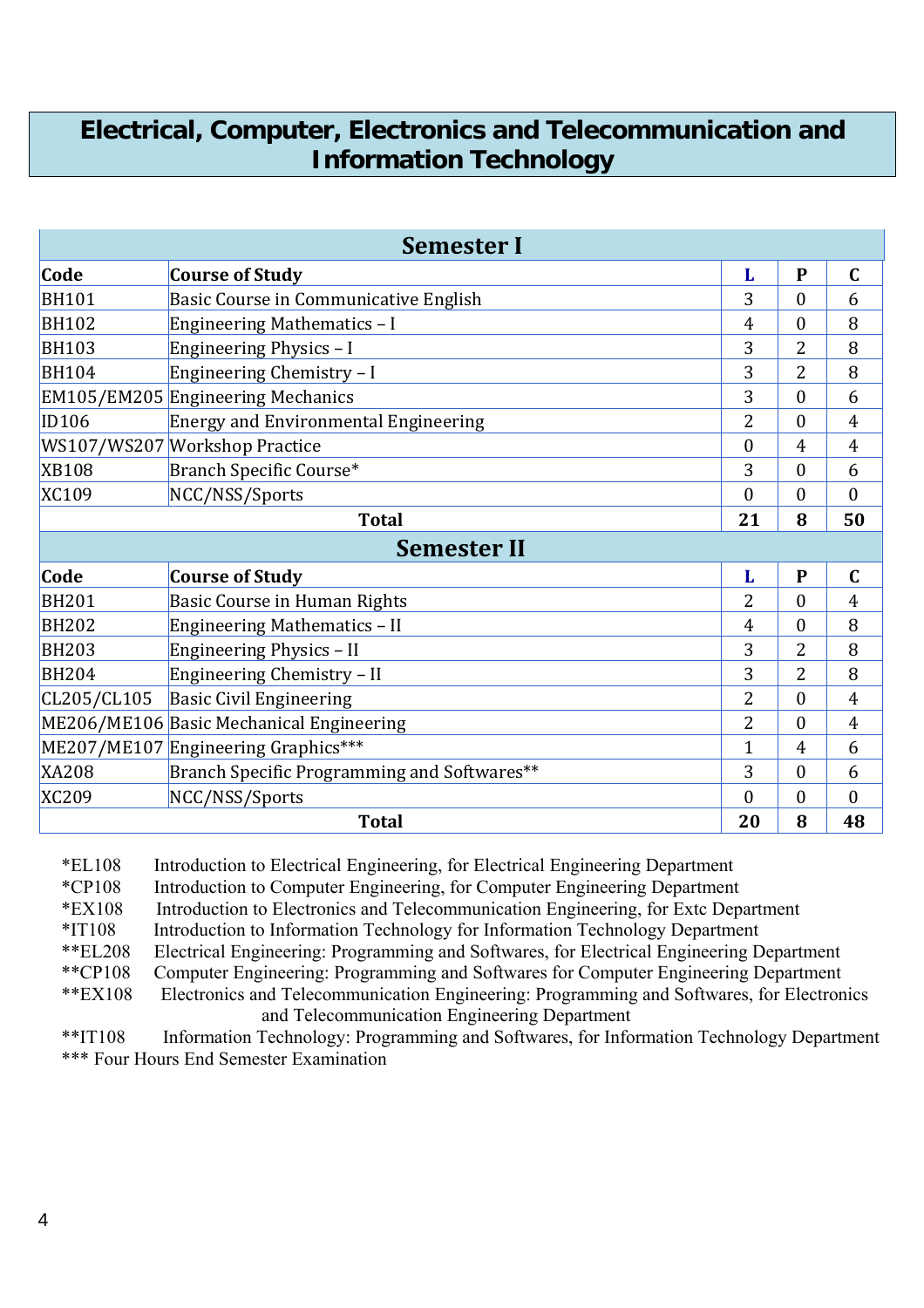# BH101 BASIC COURSE IN COMMUNICATIVE ENGLISH (6 Credits)

#### **Unit 1: Communication**

An introduction - Its role and importance in the corporate world – Tools of communication – Barriers – Levels of communication.

#### **Unit 2: Listening**

Importance to listening in the corporate world - Listening process and practice – Exposure to recorded and structured talks, class room lectures – Problems in comprehension and retention – Note-taking practice – Listening tests.

#### **Unit3: Reading-1**

Introduction of different kinds of materials: technical and non-technical – Different reading strategies: skimming, scanning, inferring, predicting and responding to content.

#### **Unit 4: Reading-2**

Guessing from context – Note making – Vocabulary extension.

#### **Unit 5:Speaking**

Barriers to speaking – Building confidence and fluency – dialogue practice - Extempore speech practice – Speech assessment.

#### **Unit 6:Writing**

Effective writing practice – Effective sentences: role of acceptability, appropriateness, brevity and clarity in writing – Cohesive writing practice – Paragraph writing – Discourse writing.

 $\mathcal{L}_\mathcal{L} = \mathcal{L}_\mathcal{L} = \mathcal{L}_\mathcal{L} = \mathcal{L}_\mathcal{L} = \mathcal{L}_\mathcal{L} = \mathcal{L}_\mathcal{L} = \mathcal{L}_\mathcal{L} = \mathcal{L}_\mathcal{L} = \mathcal{L}_\mathcal{L} = \mathcal{L}_\mathcal{L} = \mathcal{L}_\mathcal{L} = \mathcal{L}_\mathcal{L} = \mathcal{L}_\mathcal{L} = \mathcal{L}_\mathcal{L} = \mathcal{L}_\mathcal{L} = \mathcal{L}_\mathcal{L} = \mathcal{L}_\mathcal{L}$ 

#### Text Book

Meenakshi Raman and Sangeetha Sharma, *Technical Communication*, Oxford University Press, New Delhi. 2008.

Reference Books

- 1 M. Ashraf Rizvi*, Effective Technical Communication*, Tata McGraw-Hill, New Delhi, 2005.
- 2 Golding S.R, Common *Errors in English Language*, Macmillan, 1978.
- 3 Christopher Turk, *Effective Speaking*, E and FN Spon, London, 1985.

# BH102 ENGINEERING MATHEMATICS – I (8 Credits)

#### **Unit 1: Linear Algebra - Matrices**

Matrix operations, cofactors, normal form of a matrix, rank, Consistency, Eigen and eigen values, Cayley – Hamilton theorem

#### **Unit 2: Differential Calculus**

Successive differentiation, Leibnitz's theorem, Taylor's theorem, Maclaurin's Theorem

#### **Unit 3: Vector Calculus**

Differentiation of vectors, Curves in space, Velocity and acceleration, Tangential and normal acceleration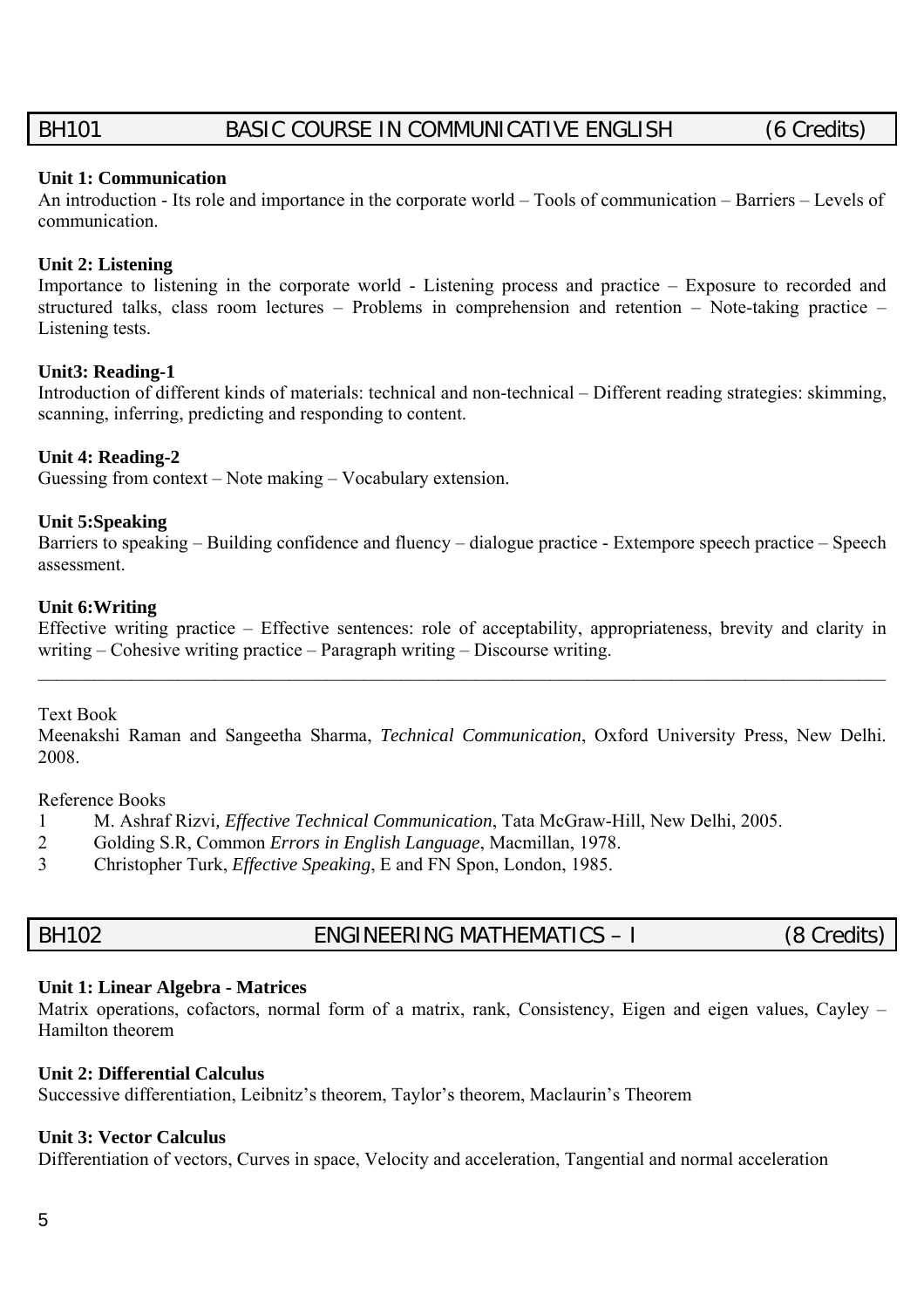#### **Unit 4: Applications of Vector and Scalar point functions**

Vector operator del, Del applied to the Scalar point function – Gradient, Del applied to the Vector point functions – Divergence and Curl, Del applied twice to point function, Line Integral, Surface integral, Volume integral, Divergence theorem, Green's theorem, Stoke's theorem.

#### **Unit 5: Integral Calculus**

Double integral, Triple integral, Application to the area, volume, surface area, Moment of Inertia, Center of gravity

#### **Unit 6: Infinite Series**

Positive term series – Integral test, Comparison test, D'Alembert ratio test, Cauchy's root test, Raabe's test, Log Test, Alternating Series – Leibnitz rule, absolute and conditional convergence, power series

 $\mathcal{L}_\mathcal{L} = \mathcal{L}_\mathcal{L} = \mathcal{L}_\mathcal{L} = \mathcal{L}_\mathcal{L} = \mathcal{L}_\mathcal{L} = \mathcal{L}_\mathcal{L} = \mathcal{L}_\mathcal{L} = \mathcal{L}_\mathcal{L} = \mathcal{L}_\mathcal{L} = \mathcal{L}_\mathcal{L} = \mathcal{L}_\mathcal{L} = \mathcal{L}_\mathcal{L} = \mathcal{L}_\mathcal{L} = \mathcal{L}_\mathcal{L} = \mathcal{L}_\mathcal{L} = \mathcal{L}_\mathcal{L} = \mathcal{L}_\mathcal{L}$ 

#### **Text Books**

1 Grewal B. S., *Higher Engineering Mathematics*, Khanna Publication, New Delhi.

2 Kreyszig E., *Advanced Engineering Mathematics*, Wiley Eastern Publication.

# BH103 ENGINEERING PHYSICS I (6 Credits)

#### **Unit 1: Wave and Oscillations**

Free oscillation, damped oscillation and forced oscillation and resonance. Examples, Longitudinal and transverse wave, wave equation.

#### **Unit 2: Acoustics**

Ultrasonic waves Piezoelectric effect, Magnetostriction effect and production of ultrasonic waves, Applications of Ultrasonic waves.

#### **Unit 3: Optics**

Interference in thin films, wedge shaped film and Newton's ring application of interference of light, Polarization of light, Methods for production of polarized light, Hygen's theory of double refraction, Laurent's half shade polarimeter, faraday effect, Kerr effect.

#### **Unit 4: Laser and Fiber optics**

Principle of Laser, Spontaneous and stimulated emission – Einstein's co-efficient, Types of Laser and its applications , Total internal reflection, materials and types of optical fibers, numerical aperture, fiber optics communication principle and application.

#### **Unit 5: Electron Optics**

Motion of charged particles in electric field and magnetic field, Measurement of e/m by Thomson's Method, Millikan's Oil Drop method. Positive Rays, Bainbridge mass spectrograph.

#### **Unit 6: Nuclear Physics and Quantum Mechanics**

Nuclear reaction, q-value of Nuclear reaction, G.M.Counter. Duality of Matter, de-Broglie's wave, Electron Diffraction, Davisson and Germer's ē diffraction experiment, Heisenberg's Uncertainty Principle, Schrodinger's time dependent and time independent wave equation, Physical significance of wave function.

 $\mathcal{L}_\mathcal{L} = \mathcal{L}_\mathcal{L} = \mathcal{L}_\mathcal{L} = \mathcal{L}_\mathcal{L} = \mathcal{L}_\mathcal{L} = \mathcal{L}_\mathcal{L} = \mathcal{L}_\mathcal{L} = \mathcal{L}_\mathcal{L} = \mathcal{L}_\mathcal{L} = \mathcal{L}_\mathcal{L} = \mathcal{L}_\mathcal{L} = \mathcal{L}_\mathcal{L} = \mathcal{L}_\mathcal{L} = \mathcal{L}_\mathcal{L} = \mathcal{L}_\mathcal{L} = \mathcal{L}_\mathcal{L} = \mathcal{L}_\mathcal{L}$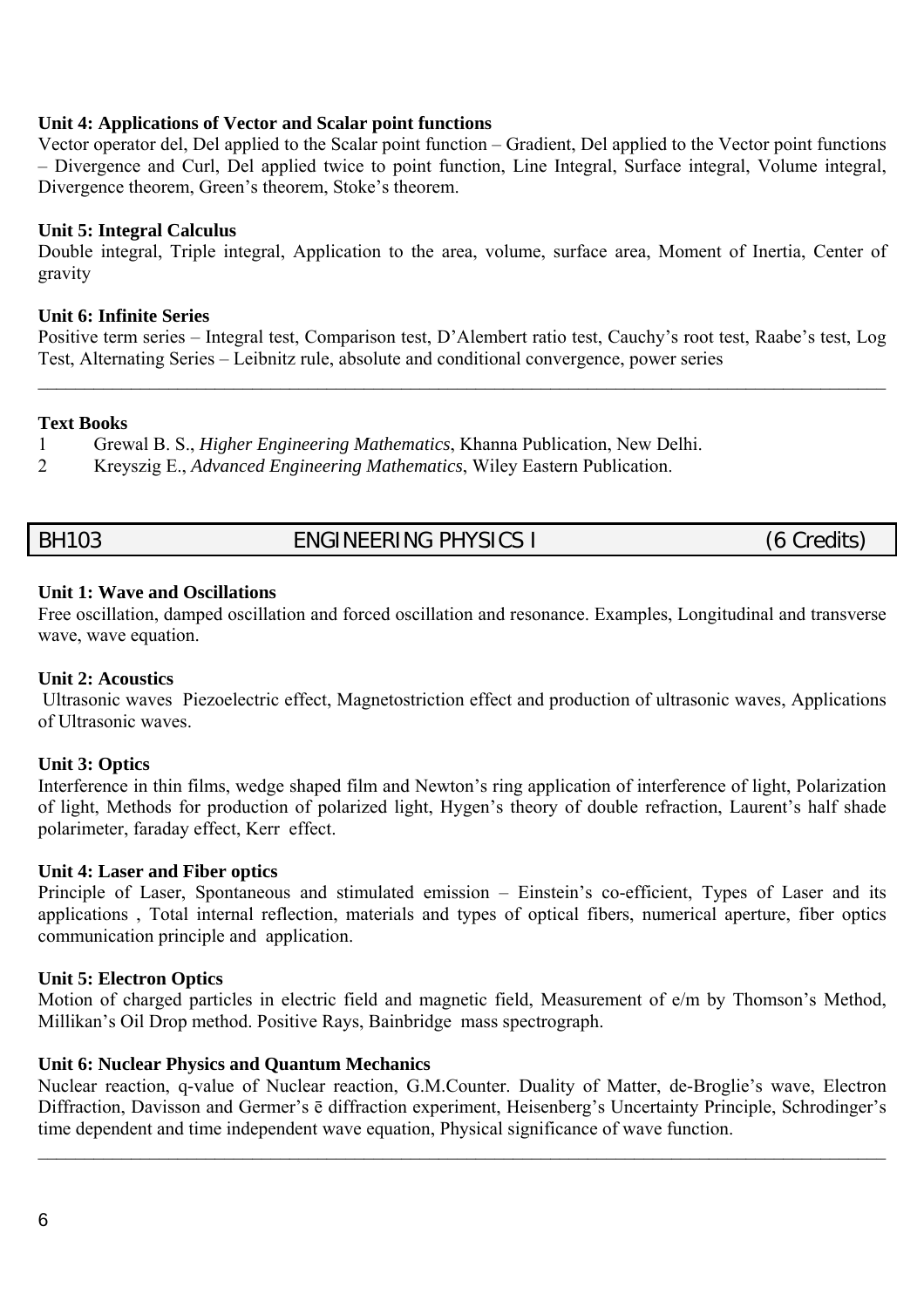#### **Text Books**

- 1 M.N.Avadhanulu and P.G.Kshrisagar, *A Text of Engineering Physics*
- 2 R.K.Gaur and S.L.Gupta, *Engineering Physics*

#### **Reference Books**

- 1 D.Halliday, R.Resnick and J.Walker, *Fundamental of Physics,* Sixth Edition
- 2 F.S.Crawford Jr., *Waves Berkeley Physics Courses,* Volume 3
- 3 A.Ghatak, *Optics* , Third Edition.

# BH104 ENGINEERING CHEMISTRY – I (6 Credits)

#### **Unit 1: Fuels and Lubricants**

**Fuels:** Introduction, classification of fuel, essential properties of fuel, characteristics of good fuel, solid fuelswood and coal, various types of coal, analysis of coal – Proximate and Ultimate analysis, liquid fuel- refining of petroleum.

**Lubricants:** Introduction, types of lubrication, classification of lubricants, properties of lubricants.

#### **Unit 2: Physical Properties in liquid state**

Additive and Constitutive properties, Surface tension and its determination, Viscosity and its determination, Refractive index and their determination, Optical activity, Specific rotation, Polarimeter.

#### **Unit 3: Chemical Bonding**

Types of chemical bonds, Ionic bonding and its characteristics, factors affecting the fomation of ionic bond, Born-Haber cycle for determination of lattice energy, the concept of Molecular Orbital theory, characteristics of bonding and antibonding molecular orbitals, formation of MO, bond order and stability of molecule, energy level sequence, MO diagram of  $H_2$ ,  $O_2$ , etc. Hydrogen bonding.

#### **Unit 4: Corrosion**

Introduction, fundamental reason, electrochemical corrosion, direct chemical corrosion, factors affecting the rate of corrosion, types of corrosion- pitting corrosion, microbiological corrosion, stress corrosion, methods to minimize the corrosion – proper design, cathodic and anodic protection, metallic coating, organic coating.

#### **Unit 5: Fundamentals of Organic Chemistry-1**

Introduction,  $E_1$  and  $E_2$  reactions, Birch reduction, Oppenauer oxidation, Study of Aromatic compounds: Naphthalene, Anthracene.

 $\mathcal{L}_\mathcal{L} = \mathcal{L}_\mathcal{L} = \mathcal{L}_\mathcal{L} = \mathcal{L}_\mathcal{L} = \mathcal{L}_\mathcal{L} = \mathcal{L}_\mathcal{L} = \mathcal{L}_\mathcal{L} = \mathcal{L}_\mathcal{L} = \mathcal{L}_\mathcal{L} = \mathcal{L}_\mathcal{L} = \mathcal{L}_\mathcal{L} = \mathcal{L}_\mathcal{L} = \mathcal{L}_\mathcal{L} = \mathcal{L}_\mathcal{L} = \mathcal{L}_\mathcal{L} = \mathcal{L}_\mathcal{L} = \mathcal{L}_\mathcal{L}$ 

#### **Unit 6: Fundamentals of Organic Chemistry-2**

Study of Heterocyclic compound: Pyridine and Quinolene. Manufacture of alcohol by fermentation process.

#### **Text Books:**

- 1 Bhal and Bhal, *Advanced Organic Chemistry,* S. Chand and Company, New Delhi, 1995.
- 2 Jain P. C. and Jain Monica, *Engineering Chemistry*, Dhanpat Rai and Sons, Delhi, 1992.

#### **Reference Books:**

- 1 Finar I. L., *Organic Chemistry* (Vol. I and II), Longman Gr. Ltd. and English Language Book Society, London.
- 2 Barrow G.M., *Physical Chemistry*, McGraw-Hill Publication, New Delhi.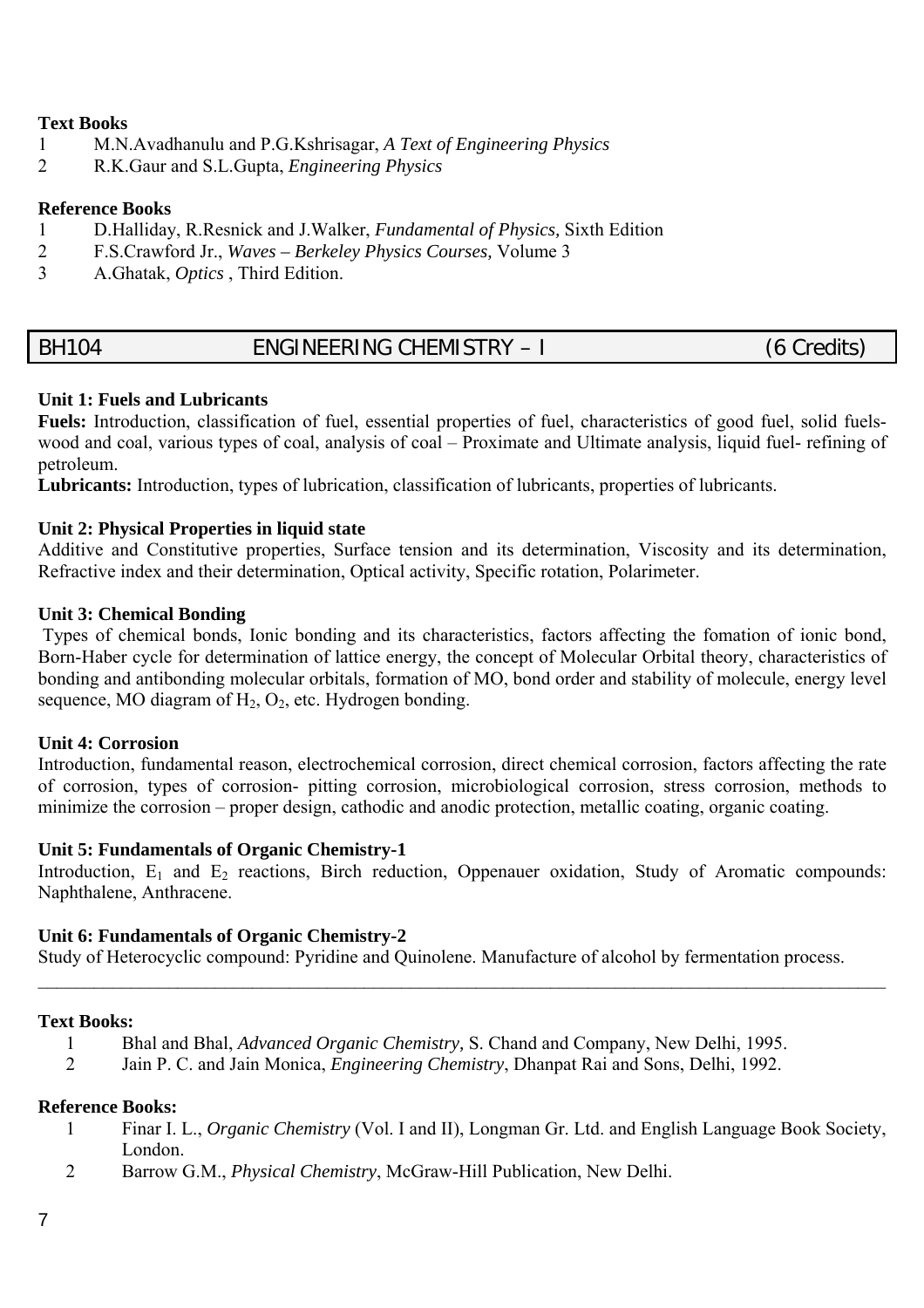# CL105/CL205 BASIC CIVIL ENGINEERING (4 Credits)

#### **Unit1: Properties and uses of construction materials**

Stones, bricks, cement, concrete and steel. Site selection for buildings.

#### **Unit 2: Component of building**

Foundation- Shallow and deep foundations

#### **Unit 3: Brick and stone masonry**

Plastering- Lintels, beams and columns- Roofs.

#### **Unit 4:Roads**

Classification of Rural and urban Roads- Pavement Materials-Traffic signs and road marking-Traffic Signals

#### **Unit 5: Surveying**

Classification-Chain Survey-Ranging-Compass Survey-exhibition of different survey equipment.

#### **Unit 6: Water Supply**

Quality of Water-Wastewater Treatment units-Their functional utility- Need for conservation of water.

#### **Reference Books**

1 Sushil Kumar (2001), *Building Construction*, Standard Publishers Distributors.

- 2 S.C Rangwala (1996), *Building Materials*, Charotar Publishing House.
- 3 Lecture notes prepared by Department of Civil Engineering.

# ME106/ME206 BASIC MECHANICAL ENGINEERING (4 Credits)

**\_\_\_\_\_\_\_\_\_\_\_\_\_\_\_\_\_\_\_\_\_\_\_\_\_\_\_\_\_\_\_\_\_\_\_\_\_\_\_\_\_\_\_\_\_\_\_\_\_\_\_\_\_\_\_\_\_\_\_\_\_\_\_\_\_\_\_\_\_\_\_\_\_\_\_\_\_\_\_\_\_\_\_\_\_\_\_\_\_\_\_** 

**Unit 1:** Introduction to Mechanical Engineering: Thermal Engineering, Design Engineering, Manufacturing Engineering.

**Unit 2:** Introduction to Laws of Thermodynamics with simple examples pertaining to respective branches, IC Engines: Classification, Applications, 2 Stroke and 4 Stroke systems in IC Engines.

**Unit 3**: Automobiles: Transmission systems, Suspension system, Power Plant: Types of Power plant; Gas power plant, Thermal power plant, Nuclear power plant

**Unit 4**: Design Basics, Mechanisms, Factor of safety, materials and metallurgical considerations

**Unit 5**: Engineering materials, machine elements, Transmission, Fasteners, support systems

**Unit 6**: Manufacturing: Classification, introduction to Lathe machine, Drilling machine, Milling machine, metal joining, Metal forming, casting (A visit to Workshop for demonstration)

 $\mathcal{L}_\mathcal{L} = \mathcal{L}_\mathcal{L} = \mathcal{L}_\mathcal{L} = \mathcal{L}_\mathcal{L} = \mathcal{L}_\mathcal{L} = \mathcal{L}_\mathcal{L} = \mathcal{L}_\mathcal{L} = \mathcal{L}_\mathcal{L} = \mathcal{L}_\mathcal{L} = \mathcal{L}_\mathcal{L} = \mathcal{L}_\mathcal{L} = \mathcal{L}_\mathcal{L} = \mathcal{L}_\mathcal{L} = \mathcal{L}_\mathcal{L} = \mathcal{L}_\mathcal{L} = \mathcal{L}_\mathcal{L} = \mathcal{L}_\mathcal{L}$ 

#### **Reference Books**:

Lecture notes prepared by Department of Mechanical Engineering.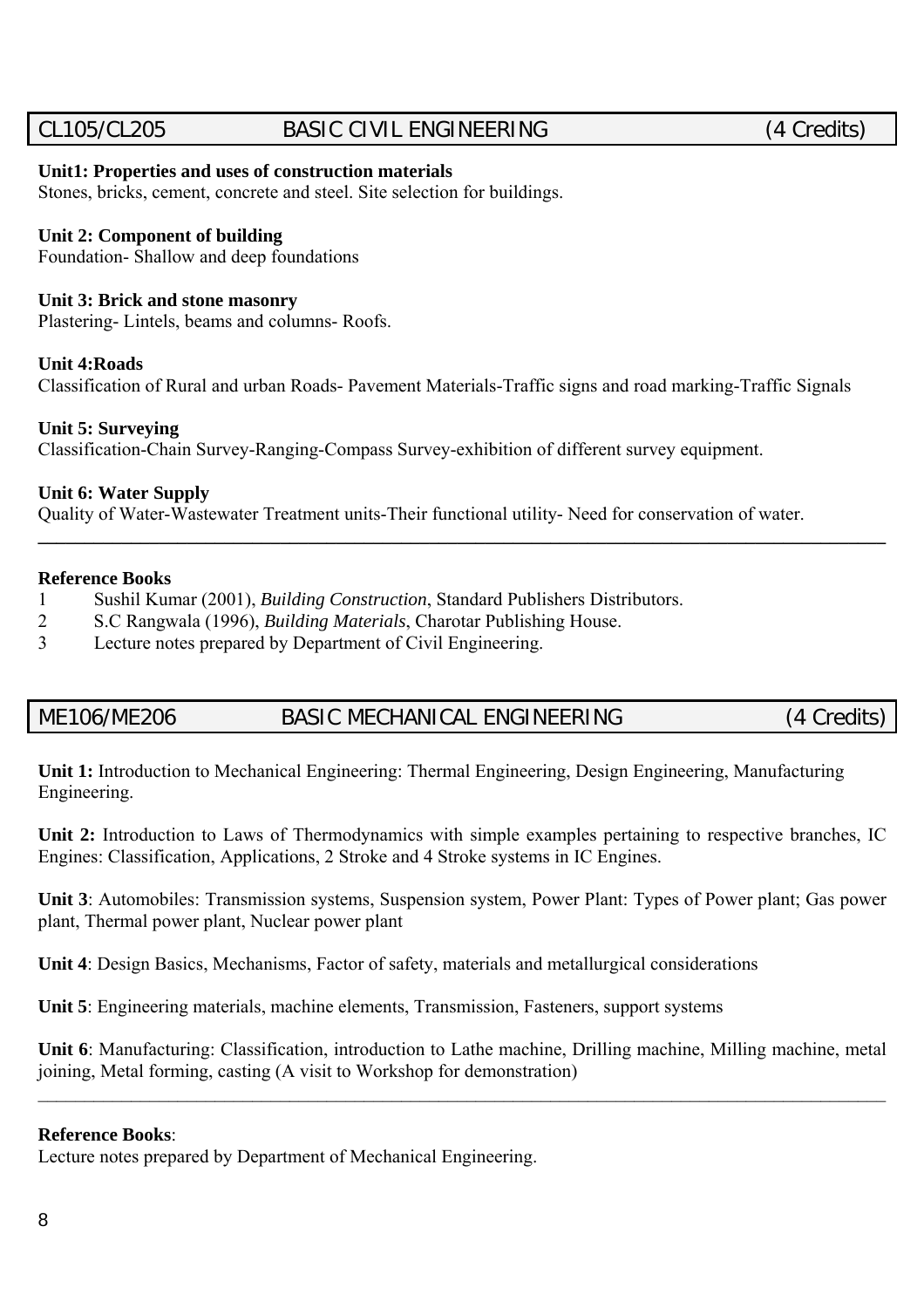# ID106 ENERGY AND ENVIRONMENTAL ENGINEERING (4 Credits)

#### **Unit 1: Power Generation-1**

Conventional Vs Non convectional power generation, Renewable and alternative energy trends in power generation in future.

#### **Unit 2: Power Generation-2**

Solar, Wind, Bioenergy, Ocean Thermal energy conversion (OTEC), Tidal, Fuel cell, Magneto Hydro Dynamics (MHD).

#### **Unit 3: Power Generation-2**

Thermo electric and thermionic generators – Principle and Application - Energy conservation and management-Industry, domestic, case studies.

#### **Unit 4: Pollution-Air**

Air pollution- sources- effects- control- air quality standards, air pollution act- measurement,

#### **Unit 5: Pollution-Water**

Water pollution- effects- selection of process- Disposal of solid wastes.

#### **Unit 6: Pollution-General**

Green house effect- Acid rain- Noise pollution – Thermal pollution- Pollution aspects of various power plants.

 $\mathcal{L}_\mathcal{L} = \mathcal{L}_\mathcal{L} = \mathcal{L}_\mathcal{L} = \mathcal{L}_\mathcal{L} = \mathcal{L}_\mathcal{L} = \mathcal{L}_\mathcal{L} = \mathcal{L}_\mathcal{L} = \mathcal{L}_\mathcal{L} = \mathcal{L}_\mathcal{L} = \mathcal{L}_\mathcal{L} = \mathcal{L}_\mathcal{L} = \mathcal{L}_\mathcal{L} = \mathcal{L}_\mathcal{L} = \mathcal{L}_\mathcal{L} = \mathcal{L}_\mathcal{L} = \mathcal{L}_\mathcal{L} = \mathcal{L}_\mathcal{L}$ 

#### **Text Books**

- 1 Rai. G. D., Non Conventional Energy Sources, Khanna Publishers, Delhi, 2006.
- 2 Gilbert M. Masters, *Introduction to Environmental Engineering and Science*, 2nd Edition, Prentice Hall, 2003.

#### **Reference Books**

- 1 Rao S., Parulekar B.B., *Energy Technology-Non conventional, Renewable and Conventional*, Khanna Publishers, Delhi, 2005.
- 2 Glynn Henry J., Gary W. Heinke, *Environmental Science and Engineering*, Pearson Education, Inc, 2004.

| ME107/ME207 | ENGINEERING GRAPHICS | (6 Credits) |
|-------------|----------------------|-------------|

#### **Unit 1: Drawing standard**

Drawing standard SP46: Dimensioning, Lettering, type of lines, scaling conventions.

#### **Unit 2: Geometrical constructions**

Dividing a given straight line into any number of equal parts, bisecting a given angle, drawing a regular polygon given one side, special methods of constructing a pentagon and a hexagon

#### **Unit 3: orthographic /Isometric projection**

Introduction to orthographic projection, drawing orthographic views of objects from their isometric views - Orthographic projections of Points lying in four quarters, Orthographic projection of lines parallel and inclined to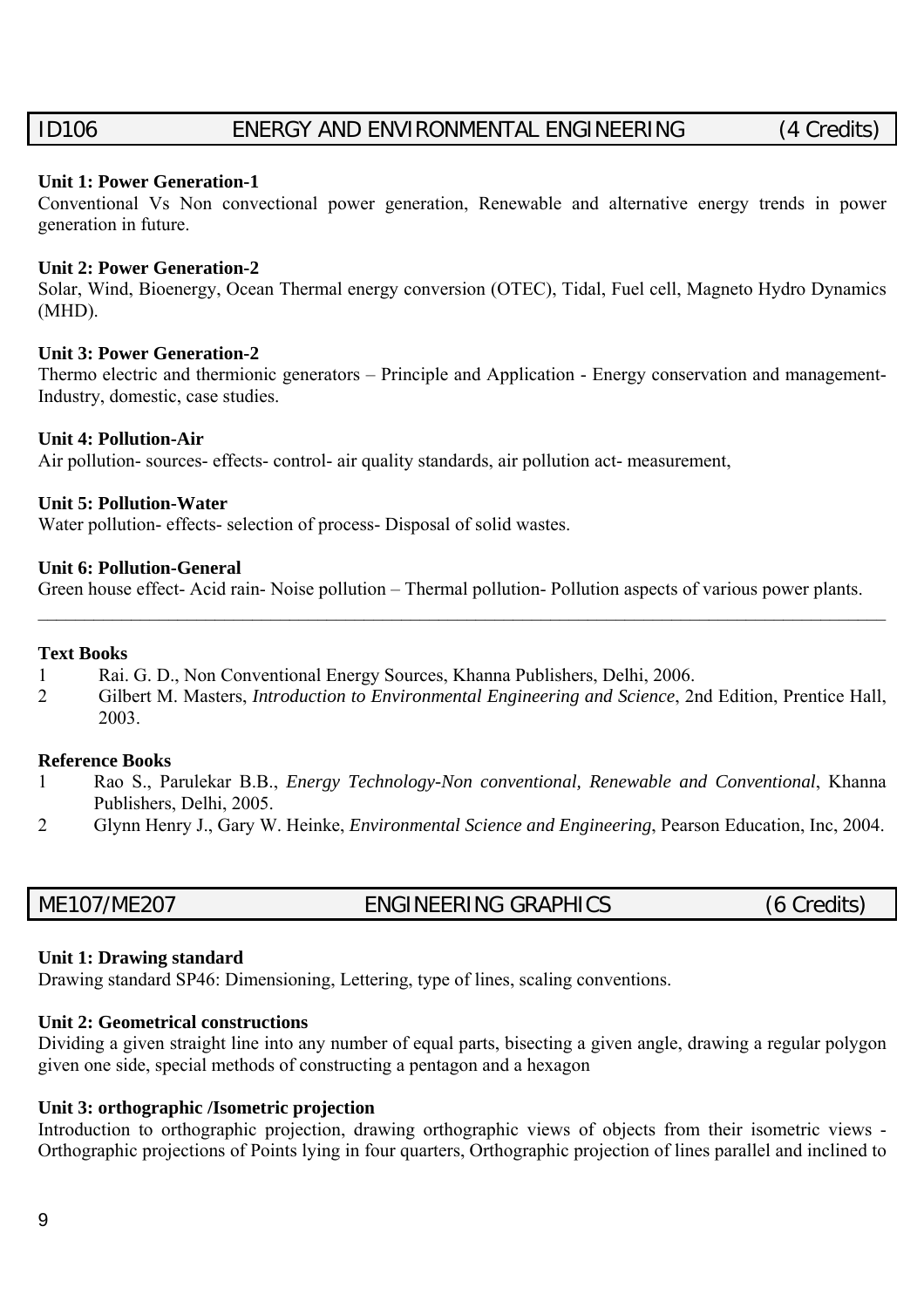one or both planes. Orthographic projection of planes inclined to one or both planes. Isometric Projection and view of planes and simple solids.

#### **Unit 4: Solids and sectioning**

Types of solids, Projections of solids with axis perpendicular to HP, solids with axis perpendicular to VP, solids with axis inclined to one plane. Projection of spheres touching each other Sectioning of solids: section planes perpendicular to one plane and parallel or inclined to other plane.

#### **Unit 5: Studies of surfaces**

Intersection of surfaces: intersection of cylinder and cylinder, intersection of cylinder and cone, intersection of prisms.

**\_\_\_\_\_\_\_\_\_\_\_\_\_\_\_\_\_\_\_\_\_\_\_\_\_\_\_\_\_\_\_\_\_\_\_\_\_\_\_\_\_\_\_\_\_\_\_\_\_\_\_\_\_\_\_\_\_\_\_\_\_\_\_\_\_\_\_\_\_\_\_\_\_\_\_\_\_\_\_\_\_\_\_\_\_\_\_\_\_\_\_** 

Development of surfaces: Development of cylindrical and conical surfaces Development of prisms.

#### **Unit 5: Computer Aids**

Introduction to computer aided drafting: introduction to computer aided drafting package to make drawings

#### **TEXT BOOKS**

- 1 N.D. Bhatt, *Engineering Drawing*, Charotar publishing House, 46th Edition, 2003.
- 2 K.V. Nataraajan, *A text book of Engineering Graphic*, Dhanalakshmi Publishers, Chennai, 2006.

#### **REFERENCE BOOK**

K.Venugopal and V.Prabhu Raja, *Engineering Graphics*, New Age International (P) Ltd, 2008.

# XB108/PC108 INTRODUCTION TO PETROCHEMICAL ENGINEERING (6 Credits)

#### **Unit 1: Origin, Formation and Composition of Petroleum**

Origin and formation of Petroleum, Reserves and deposits of world, Indian Petroleum Industry Composition of Petroleum

#### **Unit 2:Overview of Petroleum Refinery**

Petroleum Refinery Processes and operations, Petroleum Refinery flow schemes, Definitions of Refining terms.

#### **Unit 3: Introduction to Unit operations and Unit processes**

Development of flow diagrams, Basic tools of Chemical Engineering Physico-Chemical Calculations

#### **Unit 4: Chemical Process Calculations**

Material and Energy Balances

#### **Unit 5: Fluid flow and Heat Transfer**

Principle and applications of flow of fluids and solids, Fundamental Laws for modes of Heat Transfer

 $\mathcal{L}_\mathcal{L} = \mathcal{L}_\mathcal{L} = \mathcal{L}_\mathcal{L} = \mathcal{L}_\mathcal{L} = \mathcal{L}_\mathcal{L} = \mathcal{L}_\mathcal{L} = \mathcal{L}_\mathcal{L} = \mathcal{L}_\mathcal{L} = \mathcal{L}_\mathcal{L} = \mathcal{L}_\mathcal{L} = \mathcal{L}_\mathcal{L} = \mathcal{L}_\mathcal{L} = \mathcal{L}_\mathcal{L} = \mathcal{L}_\mathcal{L} = \mathcal{L}_\mathcal{L} = \mathcal{L}_\mathcal{L} = \mathcal{L}_\mathcal{L}$ 

#### **Unit 6: Chemical Kinetics and Mass Transfer**

Concept of Diffusion and Mass Transfer, Reaction rates and Chemical Kinetics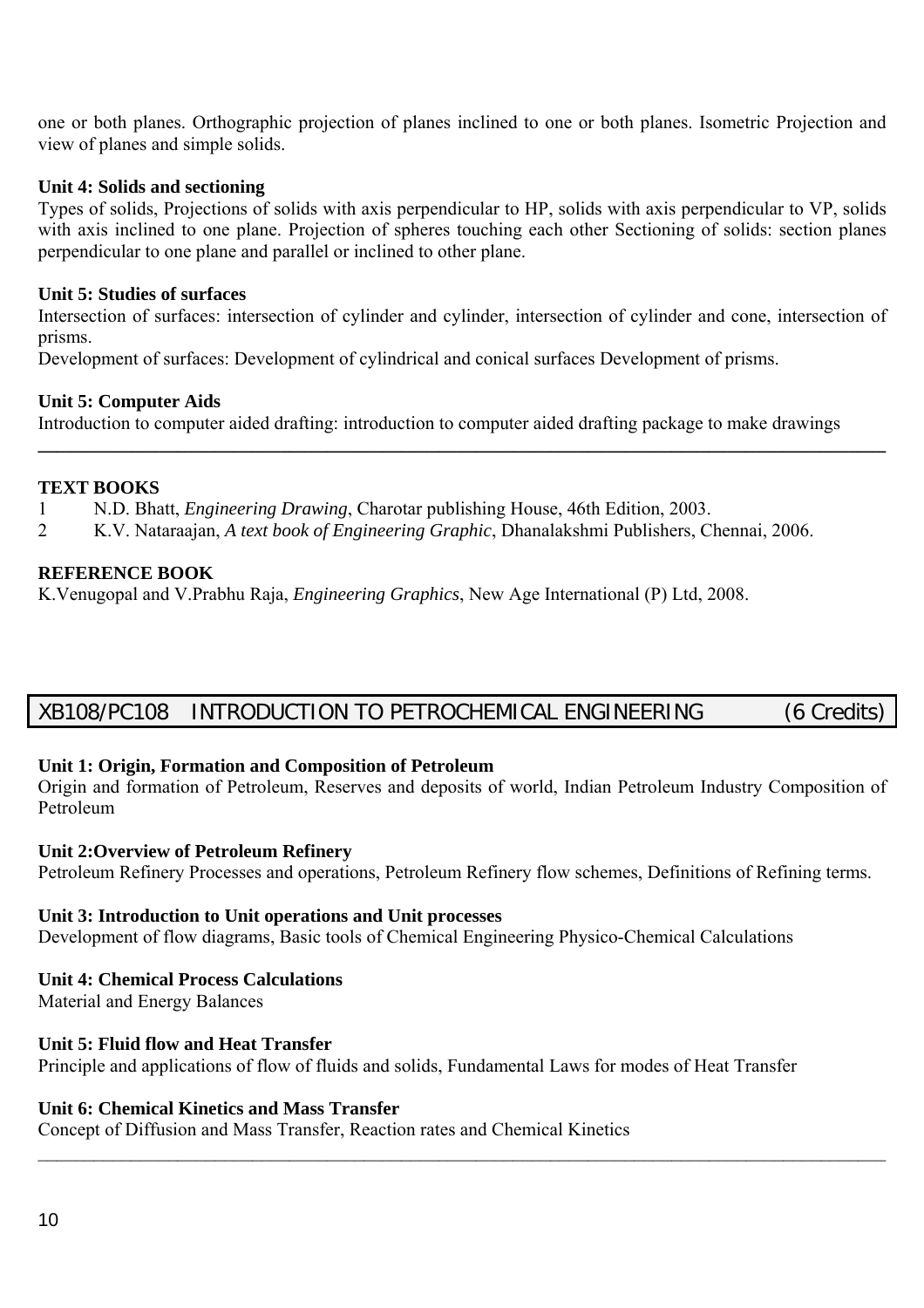#### **Text Books**

- 1 S. K. Ghosal, S. K. Sanyal and S. Datta, *Introduction to Chemical Engineering*, TMH Book Company, 1998.
- 2 B. K. Bhaskara Rao, *Modern Petroleum Refining Processes*, Oxford and IBH Publishing Co. Pvt. Ltd., New Delhi, 2005, Fourth Edition.
- 3 G.N. Sarkar, *Advanced Petroleum Refining*, Khanna Publishers, Delhi, First Edition, 1998.

## XB108/ME108 INTRODUCTION TO MECHANICAL ENGINEERING (6 Credits)

#### **Unit 1: Introduction**

Role of Mechanical Engineering in industry and society, An historical overview of evolution of Mechanical Systems with examples

#### **Unit 2: Materials and Manufacturing**

Role of materials, engineering analysis and manufacturing with case studies, Basics of conventional design and manufacturing processes

#### **Unit 3: Quality and Standards**

Role of engineering measurements and quality standards

#### **Unit 4: Mechanisms**

Basics of novel mechanisms- Principles of working of machines which made the revolution, Traditional methods of design and analysis; Modern methods- case studies in mechanical design,

#### **Unit 5: Thermal Systems**

Principles of working of important thermal systems with examples, The role of basic thermal sciences in the design and analysis of mechanical systems,

 $\mathcal{L}_\mathcal{L} = \mathcal{L}_\mathcal{L} = \mathcal{L}_\mathcal{L} = \mathcal{L}_\mathcal{L} = \mathcal{L}_\mathcal{L} = \mathcal{L}_\mathcal{L} = \mathcal{L}_\mathcal{L} = \mathcal{L}_\mathcal{L} = \mathcal{L}_\mathcal{L} = \mathcal{L}_\mathcal{L} = \mathcal{L}_\mathcal{L} = \mathcal{L}_\mathcal{L} = \mathcal{L}_\mathcal{L} = \mathcal{L}_\mathcal{L} = \mathcal{L}_\mathcal{L} = \mathcal{L}_\mathcal{L} = \mathcal{L}_\mathcal{L}$ 

#### **Unit 6: Interfacing**

Interface between Mechanical and Other Systems.

#### **Reference Books**

- 1 Lecture notes prepared by Department of Mechanical Engineering.
- 2. K. Venugopal (2005), *Basic Mechanical Engineering*, Anuradha Agencies.

# XB108/EL108 INTRODUCTION TO ELECTRICAL ENGINEERING (6 Credits)

#### **Unit 1: Introduction**

History and major inventions in electrical engineering, scope and significance, sources of electrical engineering

#### **Unit 2: Energy and Conversions**

Concept of resistance and effect of temperature, Ohm's laws, forms of energy and their inter conversion

#### **Unit 3: Basic concepts**

Concept of direct and alternating quantities, instantaneous, peak average, R.M.S. values, peak factor, crest factor, phasor representation of alternating quantities, concept of real and reactive power, and power factor.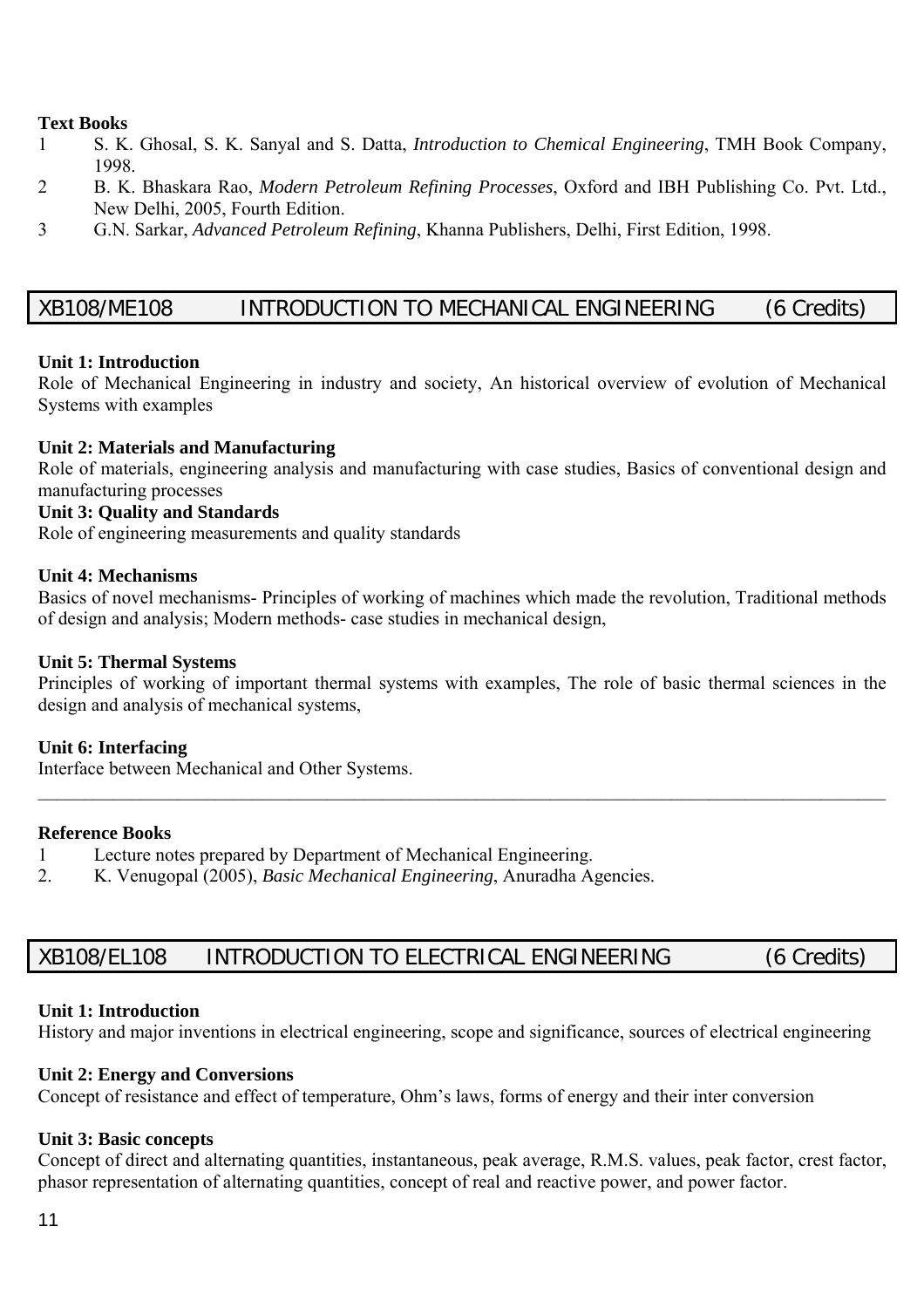#### **Unit 4: Magnetics**

Study of magnetic circuits, magnetic field, and permeability, retentivity, and hysteresis, B-H curve, study of series and parallel magnetic circuit

#### **Unit 5: Generation and Transmission**

Introduction to generation, transmission, distribution power system, Introduction to three phase power system, and study of various power apparatus used in power system.

 $\mathcal{L}_\mathcal{L} = \mathcal{L}_\mathcal{L} = \mathcal{L}_\mathcal{L} = \mathcal{L}_\mathcal{L} = \mathcal{L}_\mathcal{L} = \mathcal{L}_\mathcal{L} = \mathcal{L}_\mathcal{L} = \mathcal{L}_\mathcal{L} = \mathcal{L}_\mathcal{L} = \mathcal{L}_\mathcal{L} = \mathcal{L}_\mathcal{L} = \mathcal{L}_\mathcal{L} = \mathcal{L}_\mathcal{L} = \mathcal{L}_\mathcal{L} = \mathcal{L}_\mathcal{L} = \mathcal{L}_\mathcal{L} = \mathcal{L}_\mathcal{L}$ 

#### **Unit 6: Computers and Electrical Engineering**

Brief overview of software packages and laboratories in EEE department.

#### **Reference:**

Lecturer notes prepared by Department of Electrical Engineering.

# XB108/CH108 INTRODUCTION TO CHEMICAL ENGINEERING (6 Credits)

#### **Unit 1: Introduction**

Introduction to Unit operations and Unit processes – Development of flow diagrams-Basic tools of Chemical Engineering

#### **Unit 2: Process Calculations**

Physio-Chemical Calculations. - Material and Energy Balances

#### **Unit 3: Transport processes**

Basic concepts of transfer processes, Principle and applications of Flow of Fluids and solids, Measuring devices, Heat Transfer.

#### **Unit 4: Fundamentals of Mass Transfer and Kinetics**

Mass Transfer, Chemical Kinetics, concepts of scale up,

#### **Unit 5: Computer applications**

Modeling and simulation, computers and their applications.

#### **Unit 6: Resources and Production**

Natural Resources and their Utilization, Pollution and its Abatement. Case studies on Refineries, Cement plants, paper and pulp , Textile and Ceramic Industries.

**\_\_\_\_\_\_\_\_\_\_\_\_\_\_\_\_\_\_\_\_\_\_\_\_\_\_\_\_\_\_\_\_\_\_\_\_\_\_\_\_\_\_\_\_\_\_\_\_\_\_\_\_\_\_\_\_\_\_\_\_\_\_\_\_\_\_\_\_\_\_\_\_\_\_\_\_\_\_\_\_\_\_\_\_\_\_\_\_\_\_\_** 

#### **Text Books**

- 1. S.K. Ghosal, S.K., Sanyal and S. Datta, *Introduction to Chemical Engineering*, TMH Book Company, 1998.
- 2. Anderson L.B and L.A. Wenzel, *Introduction to Chemical Engineering*, McGraw Hill Book Company, 1998.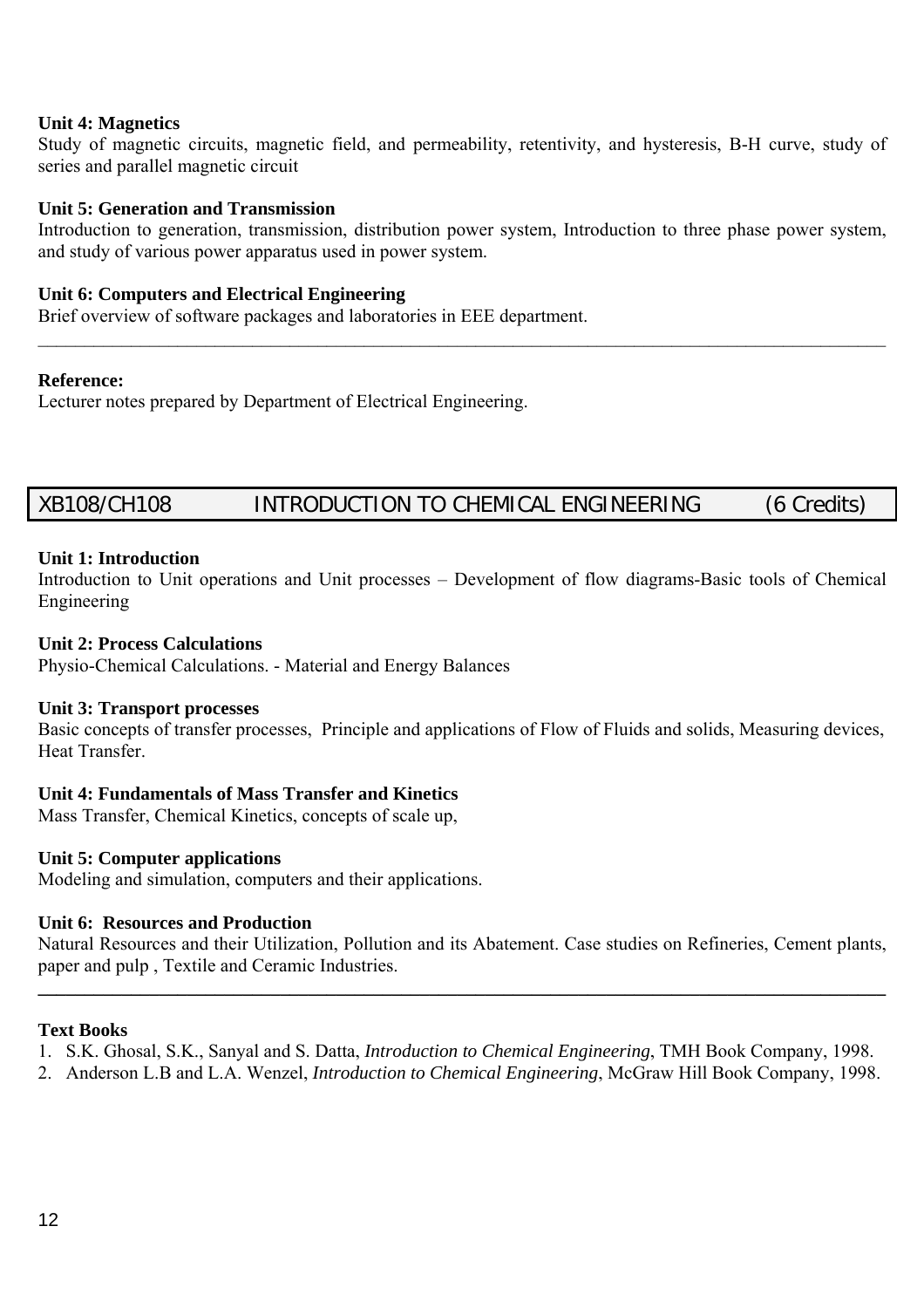# XB108/CL108 INTRODUCTION TO CIVIL ENGINEERING (6 Credits)

#### **Unit 1: Introduction to Civil Engineering**

Role of Civil engineers in society, outstanding accomplishments of the profession, future trends,

#### **Unit 2: Projects in Civil Engineering**

Types of projects, stages of projects, Specifications and Scope.

#### **Units 3: Structures**

State of the art lectures on structures, Transportation, Water Resources, Environment, geotechnical, and GIS / GPS / RS, Introduction to geology.

 $\mathcal{L}_\mathcal{L} = \mathcal{L}_\mathcal{L} = \mathcal{L}_\mathcal{L} = \mathcal{L}_\mathcal{L} = \mathcal{L}_\mathcal{L} = \mathcal{L}_\mathcal{L} = \mathcal{L}_\mathcal{L} = \mathcal{L}_\mathcal{L} = \mathcal{L}_\mathcal{L} = \mathcal{L}_\mathcal{L} = \mathcal{L}_\mathcal{L} = \mathcal{L}_\mathcal{L} = \mathcal{L}_\mathcal{L} = \mathcal{L}_\mathcal{L} = \mathcal{L}_\mathcal{L} = \mathcal{L}_\mathcal{L} = \mathcal{L}_\mathcal{L}$ 

#### **Unit 4 Construction Materials**

Properties and uses of construction materials such as stones, bricks, cement, concrete and steel.

#### **Unit 5: Buildings**

Site selection for buildings – components of building foundation – shallow and deep foundations

#### **Unit 6:**

Brick and stone masonry – plastering – lintels, beams and columns – roofs.

#### **Reference Books**

- 1 Sushil Kumar, *Building Construction*, Standard Publishers, 2001
- 2 Rangwals, S.C, *Building Materials*, Charotar Publishing house, 1996.

### XB108/CP108 INTRODUCTION TO COMPUTER SCIENCE AND ENGINEERING (6 Credits)

 $\mathcal{L}_\mathcal{L} = \mathcal{L}_\mathcal{L} = \mathcal{L}_\mathcal{L} = \mathcal{L}_\mathcal{L} = \mathcal{L}_\mathcal{L} = \mathcal{L}_\mathcal{L} = \mathcal{L}_\mathcal{L} = \mathcal{L}_\mathcal{L} = \mathcal{L}_\mathcal{L} = \mathcal{L}_\mathcal{L} = \mathcal{L}_\mathcal{L} = \mathcal{L}_\mathcal{L} = \mathcal{L}_\mathcal{L} = \mathcal{L}_\mathcal{L} = \mathcal{L}_\mathcal{L} = \mathcal{L}_\mathcal{L} = \mathcal{L}_\mathcal{L}$ 

#### **Unit 1: Introduction**

Basic model of computation, principle of mathematical induction,

#### **Unit 2: Programming Basics**

Notions of algorithms and programming, iteration and recursion

#### **Unit 3: Programming Details-1**

Imperative style of programming, Functional style of programming, correctness and efficiency

#### **Unit 4: Programming Details-2**

Features of block-structured languages, Functions and procedures, parameter passing

#### **Unit 4: Programming styles**

Top-down style and stepwise-refinement with concrete examples

#### **Unit 6: Case Studies**

Case studies with applications of programming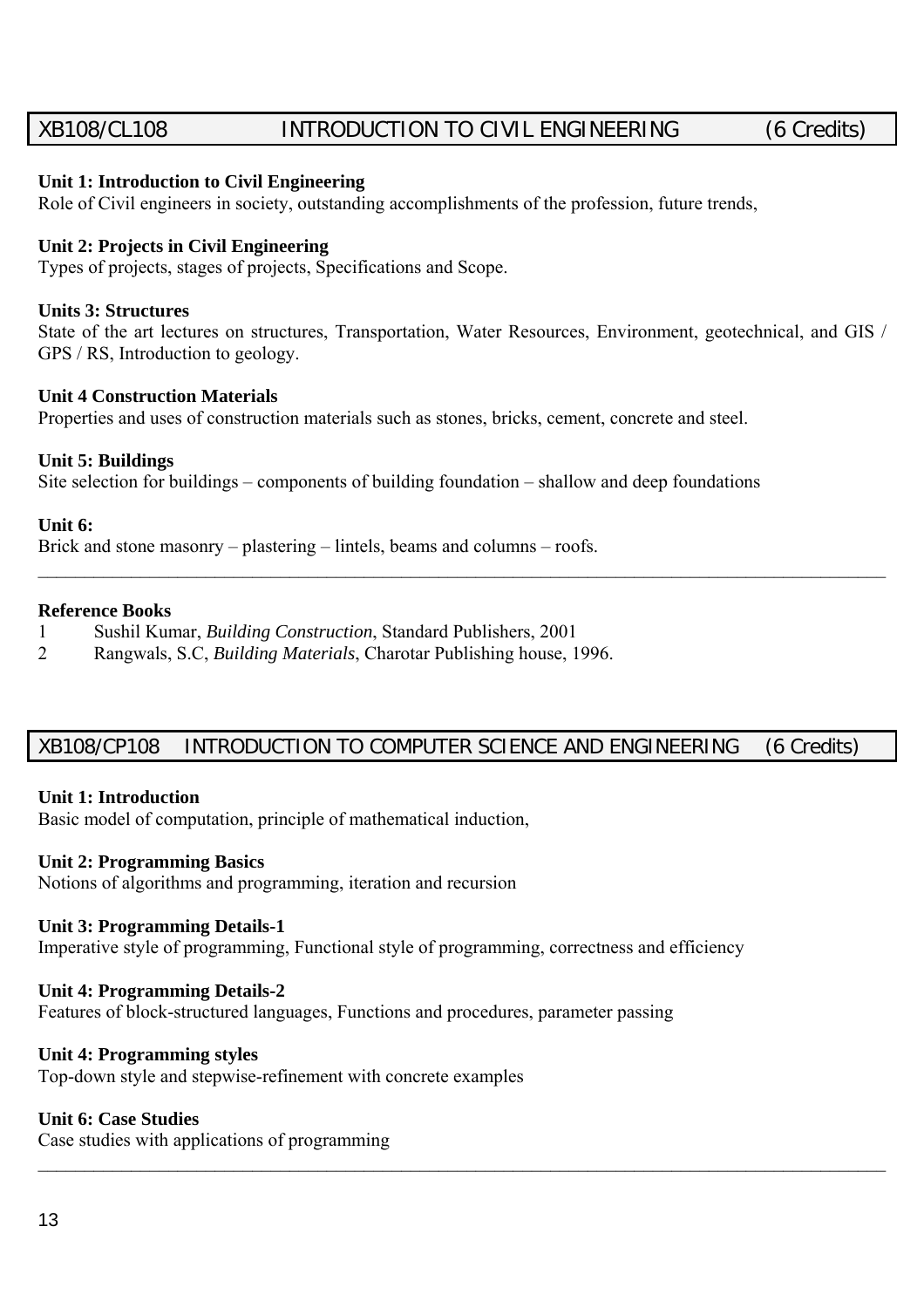#### **Text and Reference books**

- 1 Subhashis Banerjee, S.Arun Kumar, D.Dubhashi,: *Introduction to Computer Science Manuscript*.
- 2 Harold Abelson and Gerald Sussman, *Structure and Interpretation of Computer Programs*, MIT Press, 1985.
- 3 R.J.Dromey, *How to Solve it by Computer*, Prentice Hall India Series
- 4 A.K. Dewdney, *New Turing Omnibus (New Turning Omnibus: 66 Excursions in Computer Science)*, W.H. Freeman and Company, Revised edition, 1993.

### **XB108/EX108 INTRODUCTION TO ELECTRONICS AND TELECOMMUNICATION ENGINEERING (6 Credits)**

#### **Unit 1: Introduction**

History of major inventions in electronics and communication Engineering, Overview of various specializations in ECE,

#### **Unit2: Basics of telecommunication**

Basics of telecommunication infrastructure: Different types of channels, Bandwidth, power, range, interference, frequency reuse, fading

#### **Unit 3: Industries and R& D**

Industries and R &D institutions in India,

#### **Unit 4 Future Scope**

Career opportunities, Avenues for higher studies in India and abroad, In plant training, Internships, Distinguished alumni in India and Abroad.

#### **Unit 5: Library**

Introduction to library facility in department, central library and other institutes, National and International journals, Accessing digital library: Science direct and IEEE Explore, e-books and learning resources in the intranet and internet

#### **Unit 6: Departmental Facilities**

Brief overview of different laboratories in ECE dept., Electronic test and measurement equipments, Energy sources, Specification for electronic components, Mini projects, Technical report preparation and presentation

 $\mathcal{L}_\mathcal{L} = \mathcal{L}_\mathcal{L} = \mathcal{L}_\mathcal{L} = \mathcal{L}_\mathcal{L} = \mathcal{L}_\mathcal{L} = \mathcal{L}_\mathcal{L} = \mathcal{L}_\mathcal{L} = \mathcal{L}_\mathcal{L} = \mathcal{L}_\mathcal{L} = \mathcal{L}_\mathcal{L} = \mathcal{L}_\mathcal{L} = \mathcal{L}_\mathcal{L} = \mathcal{L}_\mathcal{L} = \mathcal{L}_\mathcal{L} = \mathcal{L}_\mathcal{L} = \mathcal{L}_\mathcal{L} = \mathcal{L}_\mathcal{L}$ 

#### **Reference**

Lecture notes prepared by Department of Electronics and Telecommunication Engineering.

EM105/EM205 ENGINEERING MECHANICS (6 Credits)

#### **Unit 1: Concurrent forces in a plane**

Principles of Statics-Composition of forces-Equilibrium of concurrent forces in a plane-Method of projections-Equilibrium of three forces in a plane Method of Moments – Friction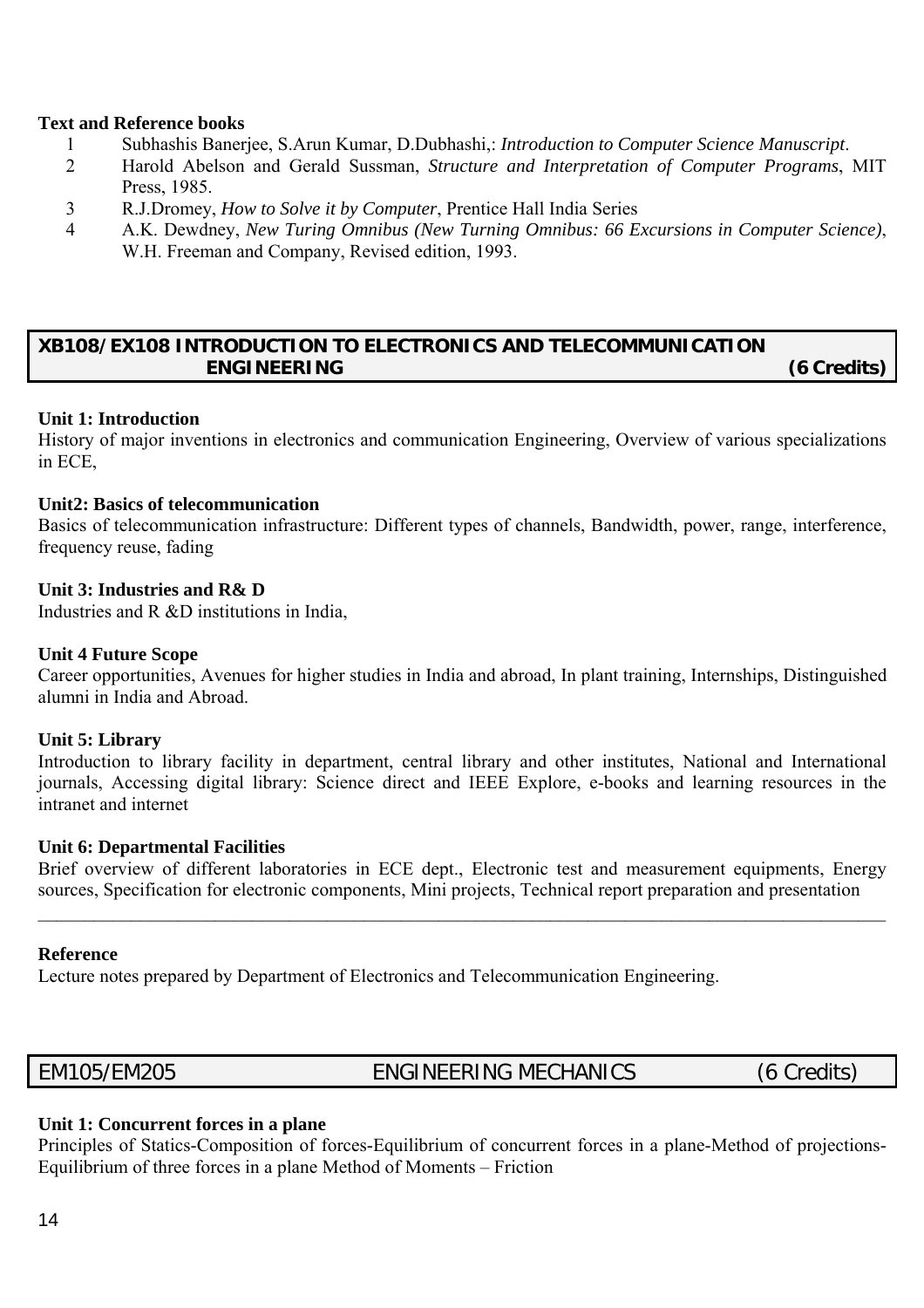#### **Unit 2: Forces in plane**

**Parallel forces in a plane:** Two parallel forces- General case of parallel forces in a plane-Center of parallel forces and center of gravity-Centroids of composite plane figures and curves – Distributed forces in a plane General case of forces in a plane: Composition of forces in a plane-Equilibrium of forces in a plane

#### **Unit 3: Forces in space:**

**Force systems in space:** Concurrent forces in space- method of projections, methods of moments-couples in space-parallel forces in space-center of parallel forces and center of gravity- general case of forces in space.

#### **Unit 4:Rectilinear Translation**

Kinematics of rectilinear motion-Principles of dynamics Differential equation of rectilinear motion-Motion of particle acted upon by a constant force D'Alembert's principle-Momentum and impulse-Work and energy- Ideal systems: conservation of energy- Impact

#### **Unit 5: Curvilinear translation**

kinematics of curvilinear motion- Differential equations of curvilinear motion-Motion of a projectile-D'Alembert's principle in curvilinear motion.

#### **Unit 6: Rigid Body motion**

Rotation of a rigid body about a fixed axis and plane motion of a rigid body.

#### **Text Books**

1 Rajasekaran.S. and Sankara Subramanian.G., *Engineering Mechanics – Statics and Dynamics*, Vikas Publishing Comp, 2005

 $\mathcal{L}_\mathcal{L} = \mathcal{L}_\mathcal{L} = \mathcal{L}_\mathcal{L} = \mathcal{L}_\mathcal{L} = \mathcal{L}_\mathcal{L} = \mathcal{L}_\mathcal{L} = \mathcal{L}_\mathcal{L} = \mathcal{L}_\mathcal{L} = \mathcal{L}_\mathcal{L} = \mathcal{L}_\mathcal{L} = \mathcal{L}_\mathcal{L} = \mathcal{L}_\mathcal{L} = \mathcal{L}_\mathcal{L} = \mathcal{L}_\mathcal{L} = \mathcal{L}_\mathcal{L} = \mathcal{L}_\mathcal{L} = \mathcal{L}_\mathcal{L}$ 

2 S. Timoshenko and D.H. Young, *Engineering Mechanics,* McGraw Hill, 1995.

#### **Reference Books**

- 1. Irving H.Shames, *Engineering Mechanics Statics and Dynamics*, Pearson Educations, Forth edition, 2003.
- 2. Beer and Johnston, *Vector Mechanics for Engineers, Vol.1 "Statics" and Vol.2 "Dynamics*, McGraw Hill International Edition, 1995.
- 3. Suhas Nitsure, *Engineering Mechanics*, Technical Publications, Pune, 2007.

# XB108/IT108 INTRODUCTION TO INFORMATION TECHNOLOGY (6 Credits)

#### **Unit 1: Introduction to the world of Computers**

Overview, Introduction to computers: Generation of computers, Software and hardware, Types of computers, Computer networks and Internet.

#### **Unit 2: The System Unit: Processing and Memory**

Overview, Data and program representation, Inside the system unit, Working of CPU, Making computers faster and better now and in the Future. Storage systems characteristics, Magnetic disk systems, Optical disk systems, Flash memory systems, Other types of storage systems.

#### **Unit 3: Input and Output**

Overview, Keyboards, Pointing devices, Scanners, Readers and Digital cameras, Audio input, Display devices, Printers, Audio output.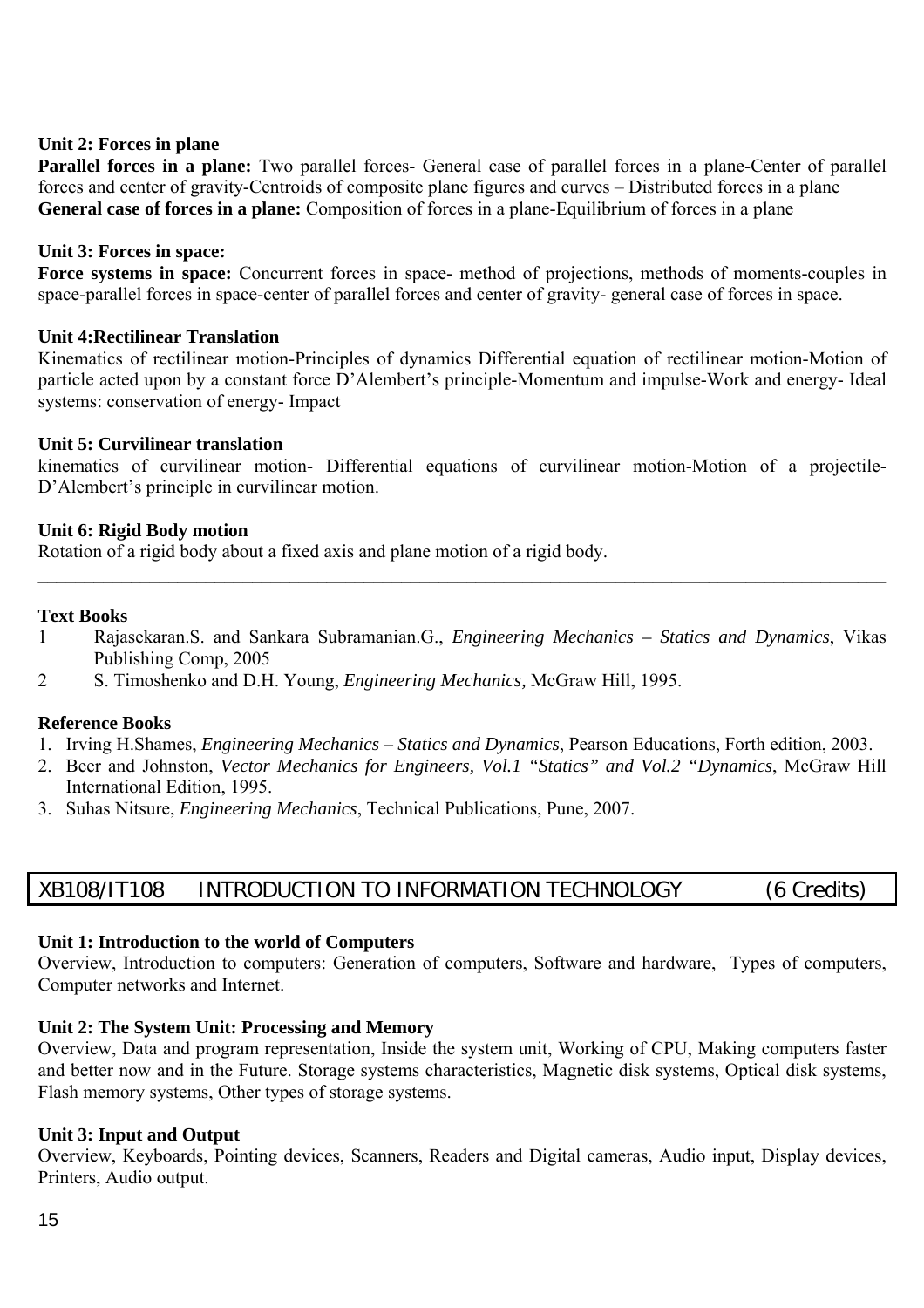#### **Unit 4: System Software: Operating Systems and Utility Programs**

Overview, System software and Application software, The operating system, Operating systems for Desktop PCs and servers, Operating systems for handheld PCs and other devices, Operating systems for larger computers, Utility programs.

#### **Unit 5: Introduction to Application Software**

Overview, Basics of application software, Word processing concepts, Spreadsheet concepts, Database concepts, Presentation graphics concepts, Graphics and multimedia concepts, Other types of application software.

#### **Unit 6: Computer Networks and the Internet**

Introduction to networks, Networking and communications applications, Types of networks, Data transmission over network, networking standards and communication protocols, Networking hardware.

 $\mathcal{L}_\mathcal{L} = \mathcal{L}_\mathcal{L} = \mathcal{L}_\mathcal{L} = \mathcal{L}_\mathcal{L} = \mathcal{L}_\mathcal{L} = \mathcal{L}_\mathcal{L} = \mathcal{L}_\mathcal{L} = \mathcal{L}_\mathcal{L} = \mathcal{L}_\mathcal{L} = \mathcal{L}_\mathcal{L} = \mathcal{L}_\mathcal{L} = \mathcal{L}_\mathcal{L} = \mathcal{L}_\mathcal{L} = \mathcal{L}_\mathcal{L} = \mathcal{L}_\mathcal{L} = \mathcal{L}_\mathcal{L} = \mathcal{L}_\mathcal{L}$ 

#### **Text Books**

- 1 Deborah Morley and Charles S. Parker, *Fundamentals of Computers*, Cengage Learning, India edition, 2009.
- 2 Peter Norton, *Introduction to Computers*, 6<sup>th</sup> edition, Tata McGraw Hill publication, 2008.
- 3 Alexis Leon and Mathews Leon, *Fundamentals of Information Technology,* Vikas Publication, Chennai.

#### **Reference Books**

- 1. Francis Scheid, *Theory and Problems of Introduction to Computer Science*, Schaum's Outline Series, Tata McGraw Hill publication.
- 2. *Information Technology: Tools and Application,* Ed. UPTEC Computer Consultancy Limited, Elsevier Publication, 2004.

# WS107/WS207 WORKSHOP PRACTICE (4 Credits)

#### **Unit 1: Carpentry/Pattern Making**

- A. Wood sizing exercises in planning, marking, sawing, chiseling and grooving to make half lap joint and cross lap joint
- B. Demonstration of power operated tools related to Carpentry skills

#### **Unit 2: Fitting/Plumbing**

- A. A job involving cutting, filing to saw cut, filing all sides and faces, corner rounding, drilling and tapping on M. S. plates.
- B. Demonstration on use of plumbing tools and preparation of plumbing line involving fixing of water tap and use of elbow, tee, union and coupling, etc.
- C. Demonstration of power operated tools related to Fitting skills

#### **Unit 3: Sheet Metal Working**

- A. Making a small parts using GI sheet involving development, marking, cutting, bending, brazing and soldering operations- i)Tray ii) Funnel
- B. Demonstration of power operated tools related to sheet metal works

#### **Unit 4: Welding**

A. Exercise in MMA welding to make a square butt joint